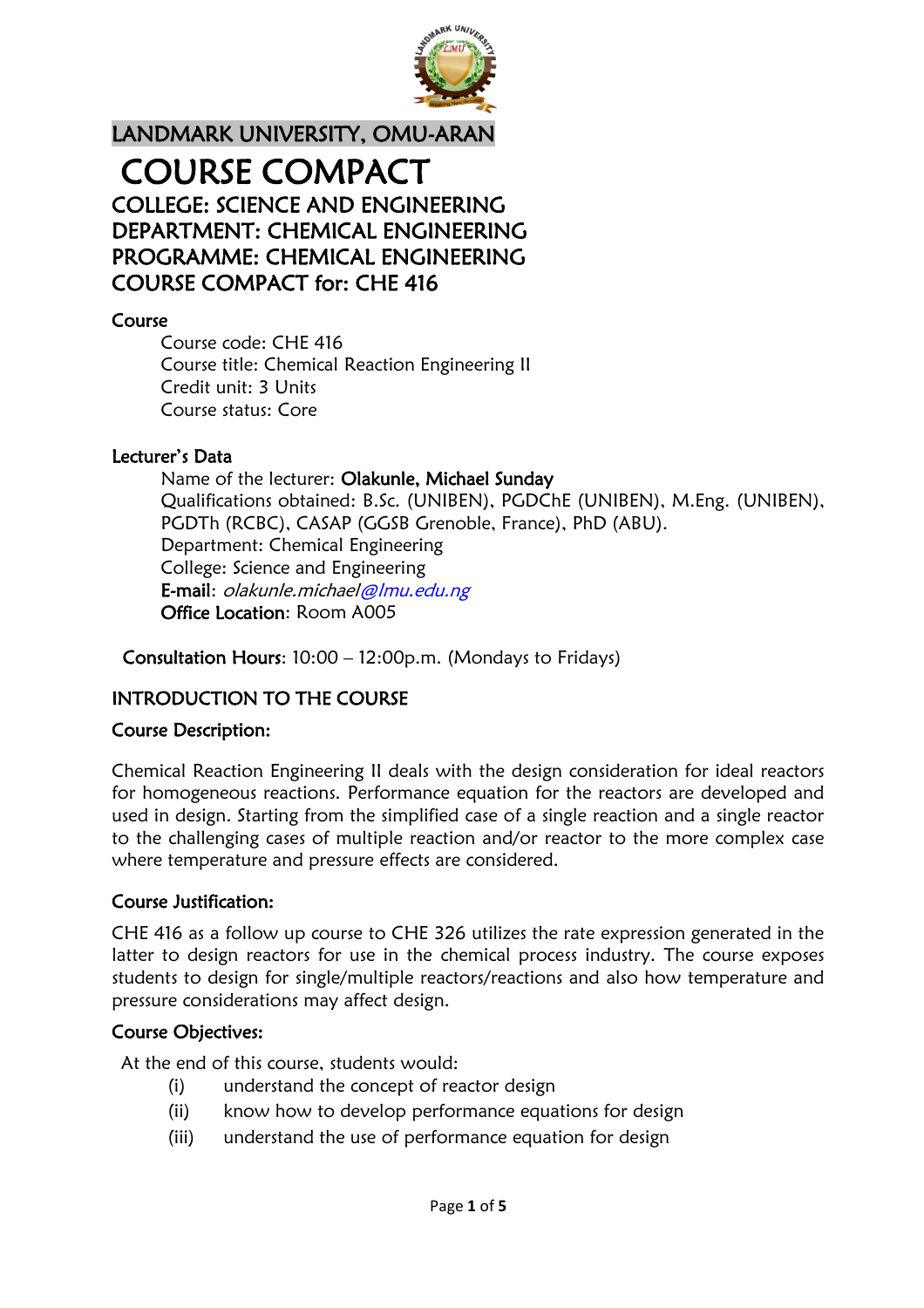- (iv) understand the effect of single/multiple reaction on the performance equation for single multiple reactors
- (v) understand the effect of temperature and pressure on reactor design

## Course Content:

Introduction to reactor design. Ideal reactors for a single reaction; ideal batch reactors steady-state mixed flow reactors, steady-state plug flow reactors. Design for single reactions; size comparison of single reactors, multiple-reactor systems, recycle reactor, autocatalytic reactions. Design for parallel reactions. Multiple reactions; irreversible first-order reactions in series, first-order followed by zero-order reaction, zero-order followed by first-order reaction, successive irreversible reactions of different orders, reversible reactions, irreversible series-parallel reactions.

#### Course Expectations:

| S/N | <b>GRADING</b>                | SCORE(%) |  |
|-----|-------------------------------|----------|--|
| 1.  | <b>Continuous Assessments</b> |          |  |
|     | $\bullet$ C.AI                | 7%       |  |
|     | • C.All (Mid-Semester Test)   | 15%      |  |
|     | $\bullet$ C.Alll              | 8%       |  |
| 2.  | Assignment                    | 10%      |  |
| 3.  | <b>Final Examination</b>      | 60%      |  |
|     | Total                         | 100      |  |

#### Course Delivery Strategies:

Lecturing/teaching method will be adopted as several examples will be presented with their solutions developed in an interactive manner. Also power point presentation will be made of in discussing some topics. Course note will be uploaded on the intranet.

#### Course Duration: 12 – 14 weeks

# LECTURE CONTENT

#### $\triangleright$  Week 1: Introduction to Reactor Design

#### > Objectives:

The students at the end of the lectures for the week should be able to:

- $\checkmark$  know the difference between a batch, steady-state flow and unsteady-state flow reactor
- $\checkmark$  know the symbols and relationship between  $C_A$  and  $X_A$

 $\triangleright$  Description

- $\checkmark$  First hour: General description of types of reactor
- $\checkmark$  Second and Third hour: Mathematical relationship between  $C_A$ ,  $X_A$ ,  $\varepsilon_A$  etc
- $\triangleright$  Study Question: List and discuss the various ways in which chemical reactions are classified.
- $\triangleright$  Reading List Chemical Reaction Engineering (3rd Edn): Octave Levenspiel

# $\triangleright$  Week 2: Ideal Reactors (Homogeneous reaction)

- $\triangleright$  Objectives
	- The students at the end of the lectures for the week should be able to:
	- $\checkmark$  Differentiate between the three ideal reactors

Page **2** of **5**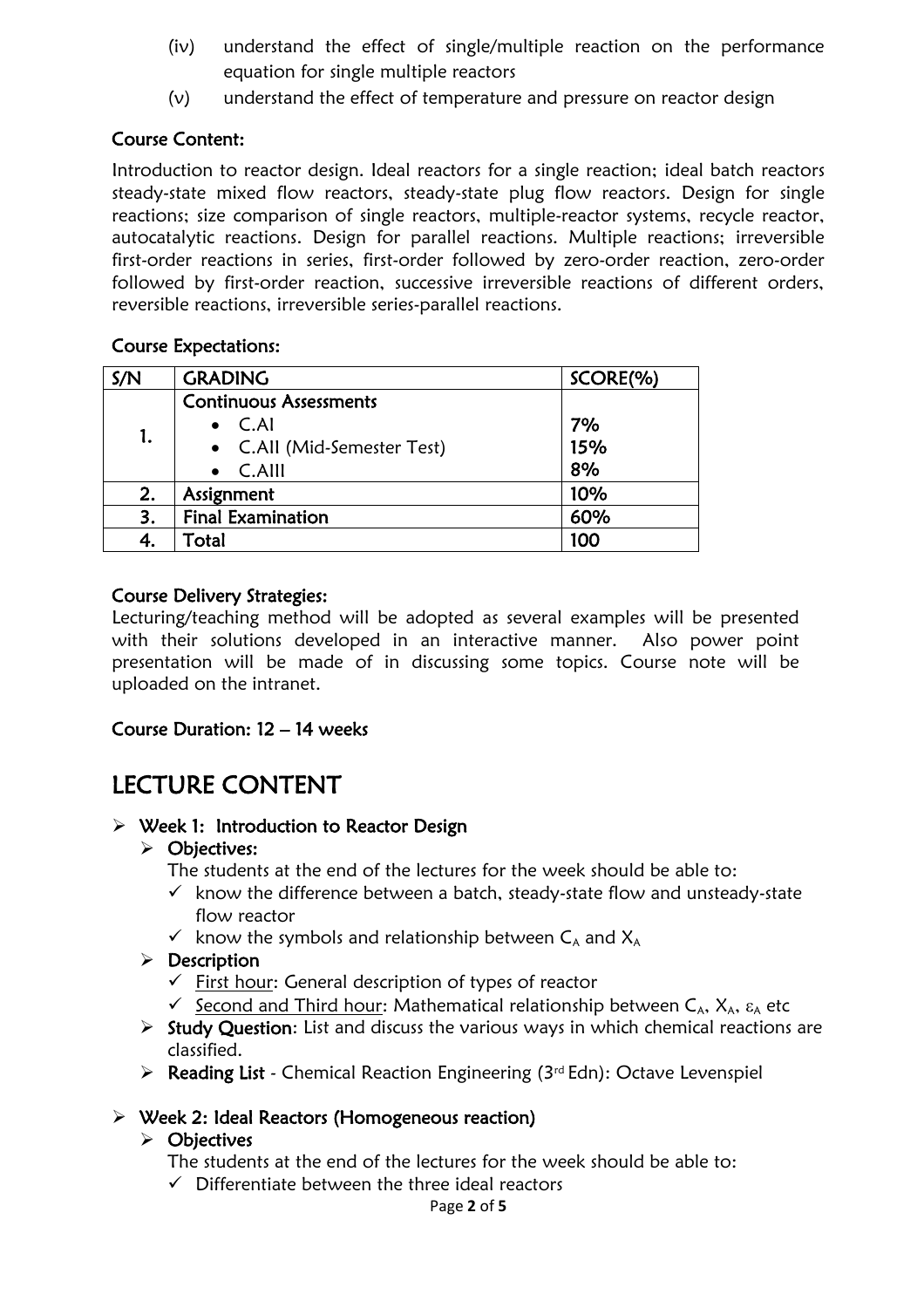$\checkmark$  Ideal batch reactor performance equation

# $\triangleright$  Description

- $\checkmark$  First hour: Discussion on the properties of the three ideal reactors
- $\checkmark$  Second and Third hour: Development of the performance equation for batch reactor
- $\triangleright$  Study Question: What are the conditions for which reactors are ideal?
- $\triangleright$  Reading List Chemical Reaction Engineering (3rd Edn): Octave Levenspiel

## Week 3: Ideal Reactors: Flow reactors

## $\triangleright$  Objectives

- The students at the end of the lectures for the week should be able to:
- $\checkmark$  Understand how the performance equation for flow reactors are developed and their application.

# $\triangleright$  Description

- $\checkmark$  First hour: Mixed flow reactor
- $\checkmark$  Second hour: Plug flow reactor
- $\checkmark$  Third hour: Application of performance equations for flow reactors
- $\triangleright$  Study Question: Class assignment
- $\triangleright$  Reading List Chemical Reaction Engineering (3rd Edn): Octave Levenspiel

# $\triangleright$  Week 4: Single Reactions

#### $\triangleright$  Objectives

- The students at the end of the lectures for the week should be able to:
- $\checkmark$  Compare the performance of the various reactors analytically or graphically

#### $\triangleright$  Description

- $\checkmark$  First and Second hours: Size comparison of single reactors
- $\checkmark$  Third hour: General graphical comparison
- $\triangleright$  Study Question: Assignment to be submitted
- $\triangleright$  Reading List Chemical Reaction Engineering (3rd Edn): Octave Levenspiel

# $\triangleright$  Week 5: Equal-Size Mixed Flow Reactors in Series

# $\triangleright$  Objectives

- The students at the end of the lectures for the week should be able to:
- $\checkmark$  How to optimize desire product quality (conversion/quantity) using the performance equation.

# $\triangleright$  Description

- $\checkmark$  First hour: Performance equation for 1<sup>st</sup> order and 2<sup>nd</sup> order reactions
- $\checkmark$  Second and Third hour: Graphical Comparison of performance of a series of N equal-size mixed flow reactors with a plug flow reactor for elementary reactions.
- $\triangleright$  Study Question: Find the effect on flowrate and conversion by altering reactor number/size
- $\triangleright$  Reading List Chemical Reaction Engineering (3rd Edn): Octave Levenspiel)

# Week 6: Mixed Flow Reactors of Different Sizes in Series

# $\triangleright$  Objectives

- The students at the end of the lectures for the week should be able to:
- $\checkmark$  Analyze performance from reactors of different sizes in series

# $\triangleright$  Description

- $\checkmark$  First hour: Finding the Conversion in a Given System
- $\checkmark$  Second hour: Determining the Best System for a Given Conversion.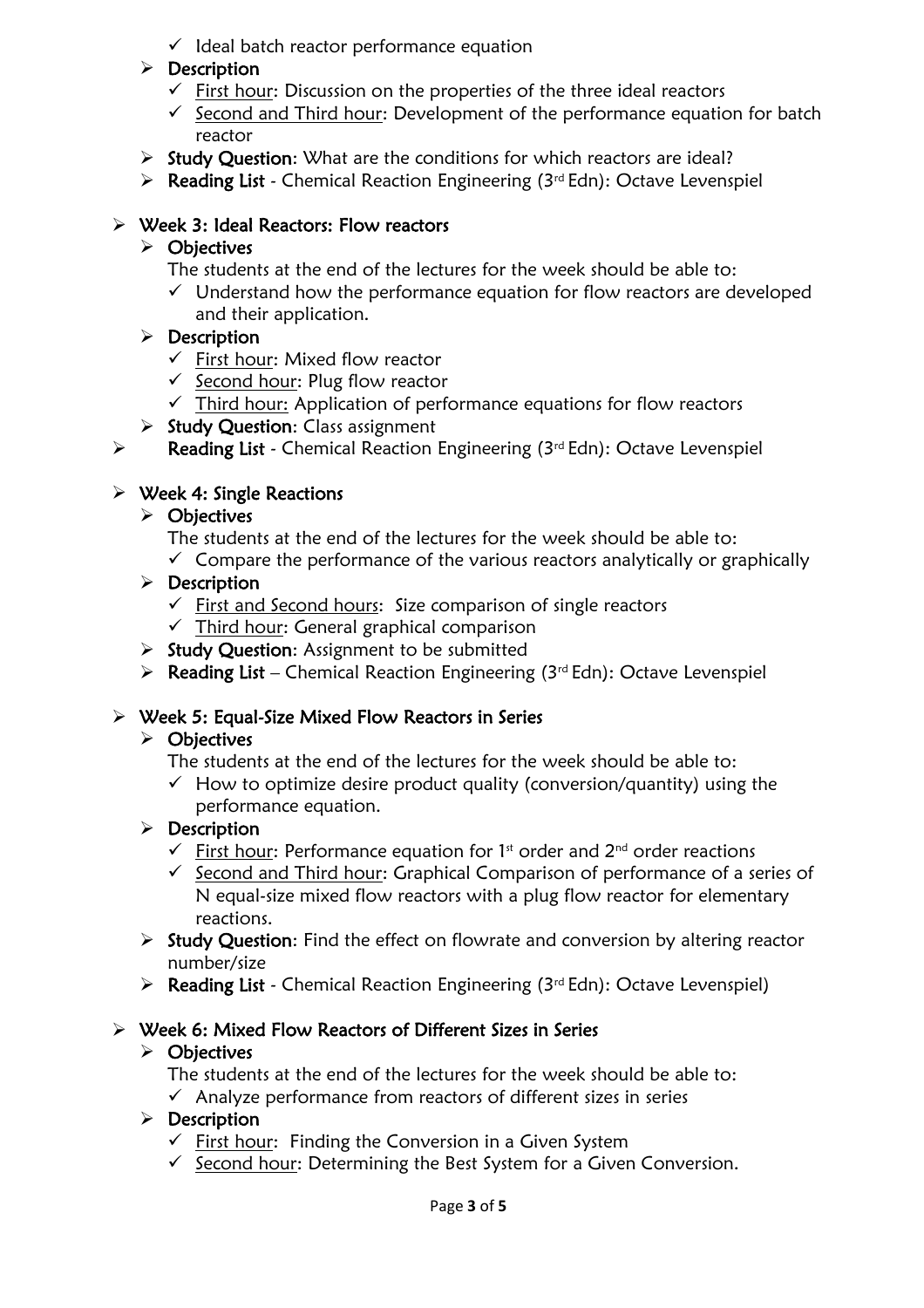# $\checkmark$  Third hour: Tutorials

- $\triangleright$  Study Question:
- ▶ Reading List Chemical Reaction Engineering (3rd Edn): Octave Levenspiel)

#### $\triangleright$  Week 7: Revision on topics so far

Week 8: Mid-Semester Test

#### $\triangleright$  Week 9: Autocatalytic reactions

#### $\triangleright$  Objectives

- The students at the end of the lectures for the week should be able to:  $\checkmark$  What autocatalytic reactions are
- $\checkmark$  Method of analysis such reactions to obtain kinetic parameters

# $\triangleright$  Description

- $\checkmark$  First hour: Autocatalytic reaction rate description
- $\checkmark$  Second hour: solving for kinetic parameters
- $\triangleright$  Study Question: show how the model to be tested is developed
- $\triangleright$  Reading List Chemical Reaction Engineering (3rd Edn): Octave Levenspiel)

#### $\triangleright$  Week 10: Recycle Reactor and Autocatalytic Reaction

# $\triangleright$  Objectives

- The students at the end of the lectures for the week should be able to:
- $\checkmark$  Understand the optimization problem associated with autocatalytic reactions

# $\triangleright$  Description

- $\checkmark$  First hour: Autocatalytic reactions and recycle reactors
- $\checkmark$  Second hour: Performance equation
- $\checkmark$  Third hour: Optimum recycle ratio
- $\triangleright$  Study Question: Development of kinetic parameters for typical reactions
- $\triangleright$  Reading List Chemical Reaction Engineering (3rd Edn): Octave Levenspiel)

# $\triangleright$  Week 11: Parallel Reactions: Qualitative and quantitative treatment

# $\triangleright$  Objectives

- The students at the end of the lectures for the week should be able to:
- $\checkmark$  To understand optimization of desired product yield for parallel reactions.

# $\triangleright$  Description

- $\checkmark$  First hour: General characteristics of Parallel reactions
- $\checkmark$  Second hour: Qualitative treatment
- $\checkmark$  Third hour: Quantitative treatment
- $\triangleright$  Study Question: what are the conditions that favour desired product yield for a system of parallel reactions?
- $\triangleright$  Reading List Chemical Reaction Engineering (3rd Edn): Octave Levenspiel)

#### Week 12: Series and Series-parallel reactions: Qualitative and quantitative treatment of Series-Parallel Reactions

# $\triangleright$  Objectives

- The students at the end of the lectures for the week should be able to:
- $\checkmark$  Qualitative and quantitative treatment and the use of charts
- $\triangleright$  Description
	- $\checkmark$  First hour: Qualitative and quantitative treatment of series reactions
	- $\checkmark$  Second hour: Qualitative and quantitative treatment of series-parallel reactions